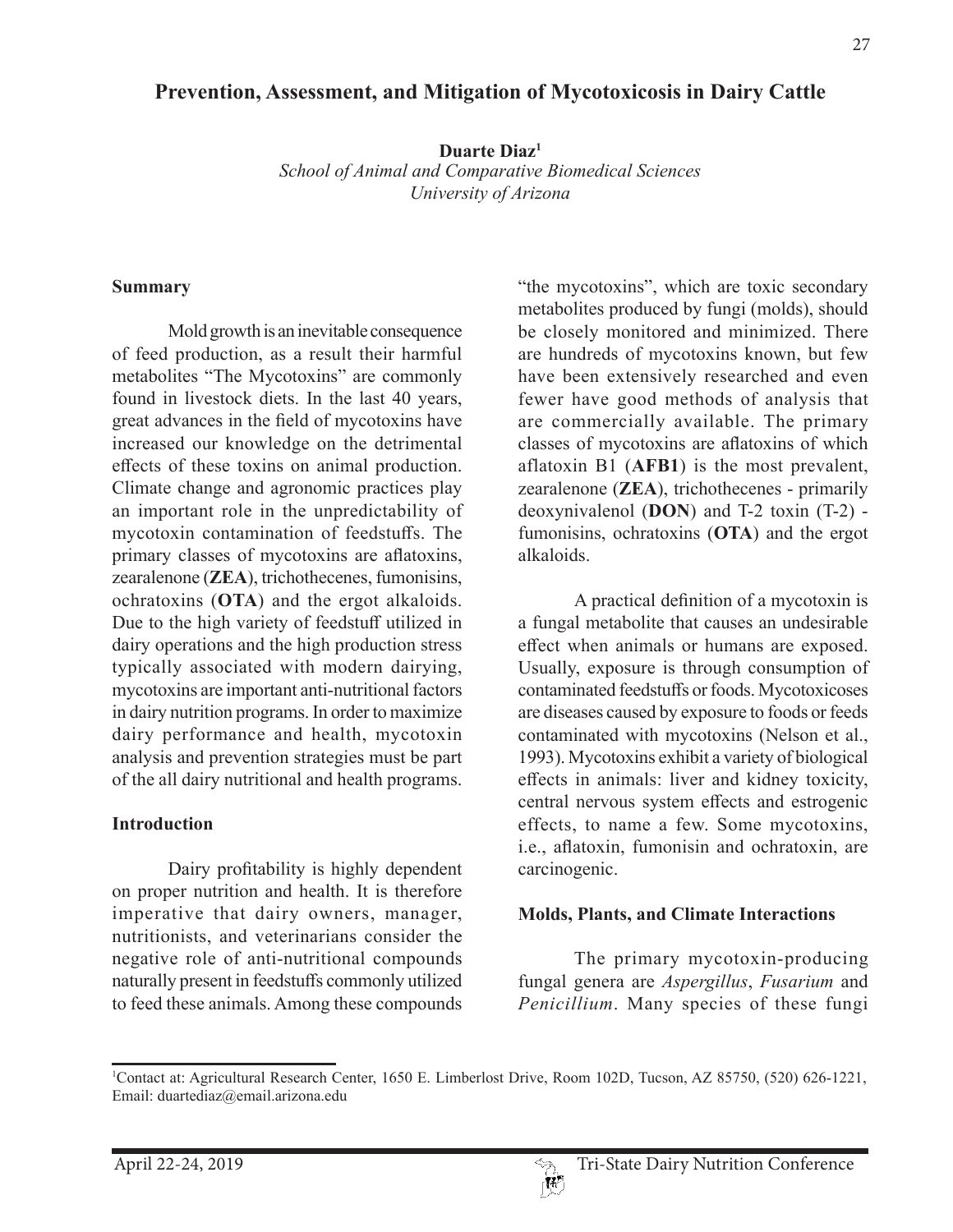produce mycotoxins in feedstuffs. Molds can grow and mycotoxins can be produced preharvest or during storage, transport, processing or feeding. Mold growth and mycotoxin production are related to plant stress caused by weather extremes, to insect damage, to inadequate storage practices and to faulty feeding conditions. In general, environmental conditions — heat, water and insect damage — cause stress and predispose plants in the field or feed in transit or storage to mold growth and mycotoxin contamination (Coulumbe, 1993). Computer models to predict mycotoxin concentrations in corn prior to harvest are based on temperature, rainfall and insect pressure (Dowd, 2004) and similarly for DON in wheat (Prandini et al., 2009). Molds grow over a temperature range of 10 to 40 $\degree$ C (50 to 104 $\degree$ F), a pH range of 4 to 8, aw (water activity) above 0.7 and moisture content >13 to 15%. Most molds are aerobic, and therefore, high-moisture concentrations that exclude adequate oxygen can prevent mold growth. However, in practical situations, molds will grow in wet feeds, such as silage or wet byproducts, when oxygen is available.

Worldwide, approximately 25% of crops are affected by mycotoxins annually (CAST, 1989), which could lead to billions of dollars of losses. The annual economic cost of mycotoxins to the U.S. agricultural economy is estimated to average \$1.4 billion (CAST, 2003). Economic losses are due to effects on livestock productivity, crop losses and the costs of regulatory programs directed toward mycotoxins. The implications of mycotoxins on agricultural trade have been reviewed (Dohlman, 2003).

Occurrence and concentrations of mycotoxins are variable by year and associated with variation in weather conditions and plant stresses known to affect mycotoxin formation (Coulumbe, 1993). In the 2009 to 10 crop year, several regions of the U.S. experienced higher

concentrations and incidence of mycotoxins primarily due to a wet and delayed harvest season. These weather/climate trends have been more and more frequent in recent years. Climate change and agronomic practices play a critical role in the plant/mold interactions necessary for mycotoxin outbreaks. A recent study by a group of subject matter experts (Wu et al., 2011) hypothesized that climate change (and the overall temperature increase) would play a significant role in increasing aflatoxin and fumonisin contamination in maize, while DON concentrations would see a reduction related to the ambient temperature/mold relationship. However, these researchers postulated that DON concentrations in maize could also increase in relation to climate change related cropping practices and other agronomic changes. One of the most significant and potentially detrimental changes could be the trend to reduce or even eliminate tilling practices. Mansfield et al. (2005) looked at the effect of tilling on DON content in maize and concluded that although tillage type (no-till vs. moldboard till) had no effect on DON incidence, no tilling resulted in significantly higher DON concentrations than moldboard tilling.

Although mycotoxins occur frequently in a variety of feedstuffs and are routinely fed to animals, it is less frequent that mycotoxins occur at concentrations high enough to cause immediate and dramatic losses in animal health and performance. However, mycotoxins at low levels interact with other stressors to cause subclinical losses in performance, increases in incidence of disease and reduced reproductive performance. To the animal producer, these subclinical losses are of greater economic importance than losses from acute effects and even more difficult to diagnose.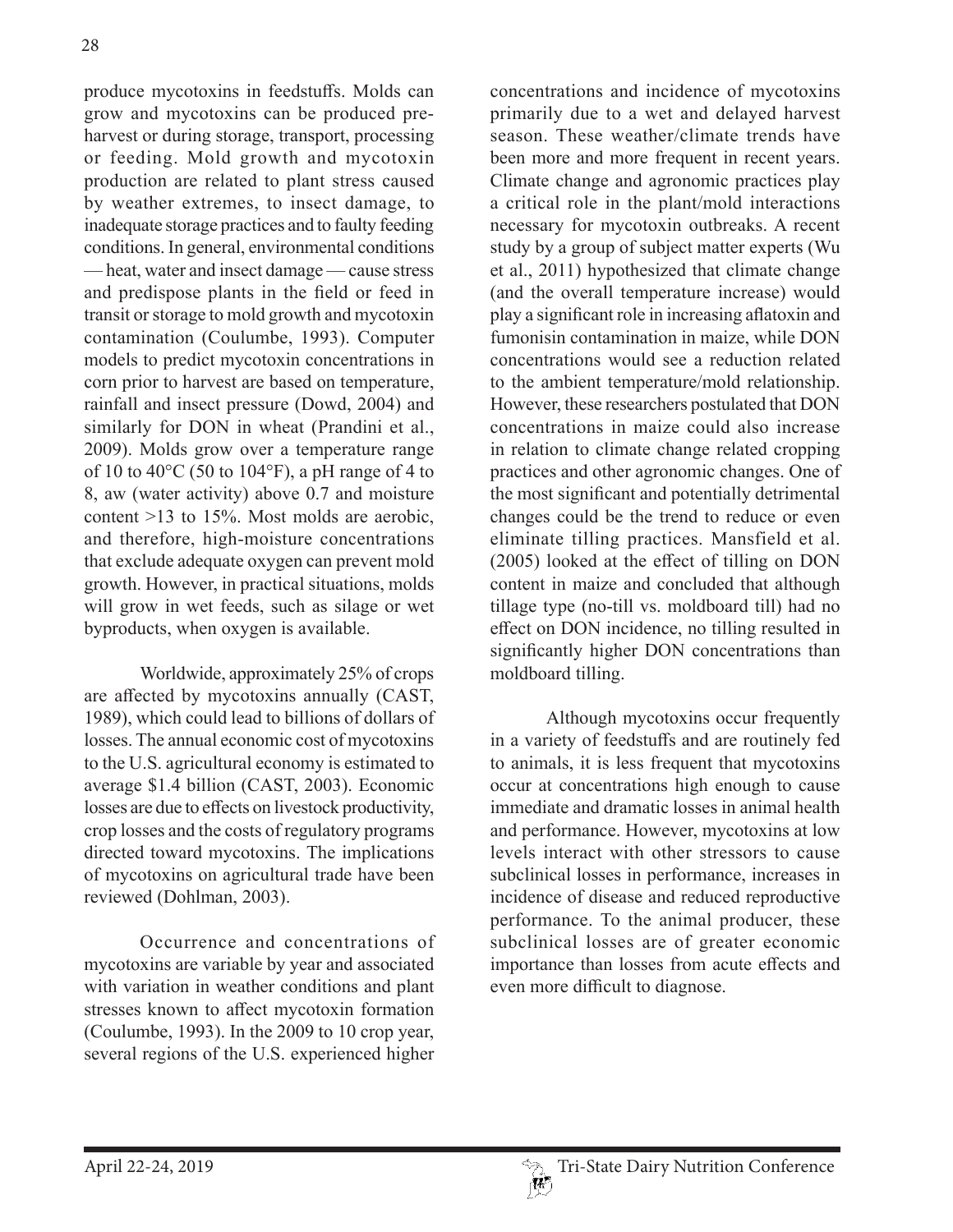## **Mycotoxicosis**

The study of mycotoxins began in early 1960's with the outbreak of Turkey-X disease in the U.K. This outbreak was linked to peanut meal imported from Brazil (Sargeant et al., 1961). Because of an intensive multidisciplinary research effort, a blue-fluorescent toxin was isolated and mycelia of *A. flavus* were observed. *A. flavus* was shown to produce the same toxic compound(s) found in the toxic peanut meal. The toxin was characterized chemically and biologically and was given the trivial name aflatoxin. Aflatoxin was shown to be very toxic and carcinogenic in some of the test animal species used, and it resulted in a toxic metabolite in milk of dairy cows (Allcroft and Carnaghan, 1962; 1963).

The discovery of aflatoxin and elucidation of some of its effects led to research on other livestock health and production problems linked with moldy feedstuffs. This research led to the discovery of additional mycotoxins produced by other fungi. In dairy cattle, swine and poultry, mycotoxin contamination of feeds affects growth, milk production, egg production, reproduction and immunity (Diekman and Green, 1992). Mycotoxins have also been involved in outbreaks of human diseases (CAST, 1989).

Animals experiencing a mycotoxicosis may exhibit a few or many of a variety of symptoms, including: digestive disorders, reduced feed consumption, unthriftiness, rough hair coat or abnormal feathering, undernourished appearance, low production, poor production efficiency, impaired reproduction and/or a mixed infectious disease profile. Mycotoxins can increase incidence of disease and reduce production efficiency. Some of the symptoms observed with a mycotoxicosis may therefore be secondary, resulting from an opportunistic

29

and Pestka, 2000; Oswald et al., 2005). The progression and diversity of symptoms in a mycotoxicosis can be confusing, making diagnosis difficult (Schiefer, 1990). Diagnosis is further complicated by limited research, lack of feed analyses, nonspecific symptoms, few definitive biomarkers and interactions with other stress factors.

With few exceptions, a definitive diagnosis of a mycotoxicosis cannot be made directly from symptoms, specific tissue damage or even feed analyses. However, experience with mycotoxin- affected herds increases the probability of recognizing a mycotoxicosis. A process of elimination of other factors, coupled with feed analyses and responses to treatments can help identify a mycotoxicosis. More definitive diagnoses can be made for specific mycotoxins by detecting aflatoxin in milk or for fumonisin by induced changes in sphingolipid concentrations (Riley and Pestka, 2005). Regardless of the difficulty of diagnosis, mycotoxins should be considered as a possible cause of production and health problems when appropriate symptoms exist and problems are not attributable to other typical causes (Schiefer, 1990).

### **Safe Levels of Mycotoxins**

Some of the same factors that make diagnosis difficult also contribute to the difficulty of establishing levels of safety. These include lack of research, sensitivity differences of animal species, imprecision in sampling and analysis, the large number of potential mycotoxins, interactions among mycotoxins and interactions with stress factors (Schaeffer and Hamilton, 1991). Field toxicities appear to be more severe than predicted from laboratory research.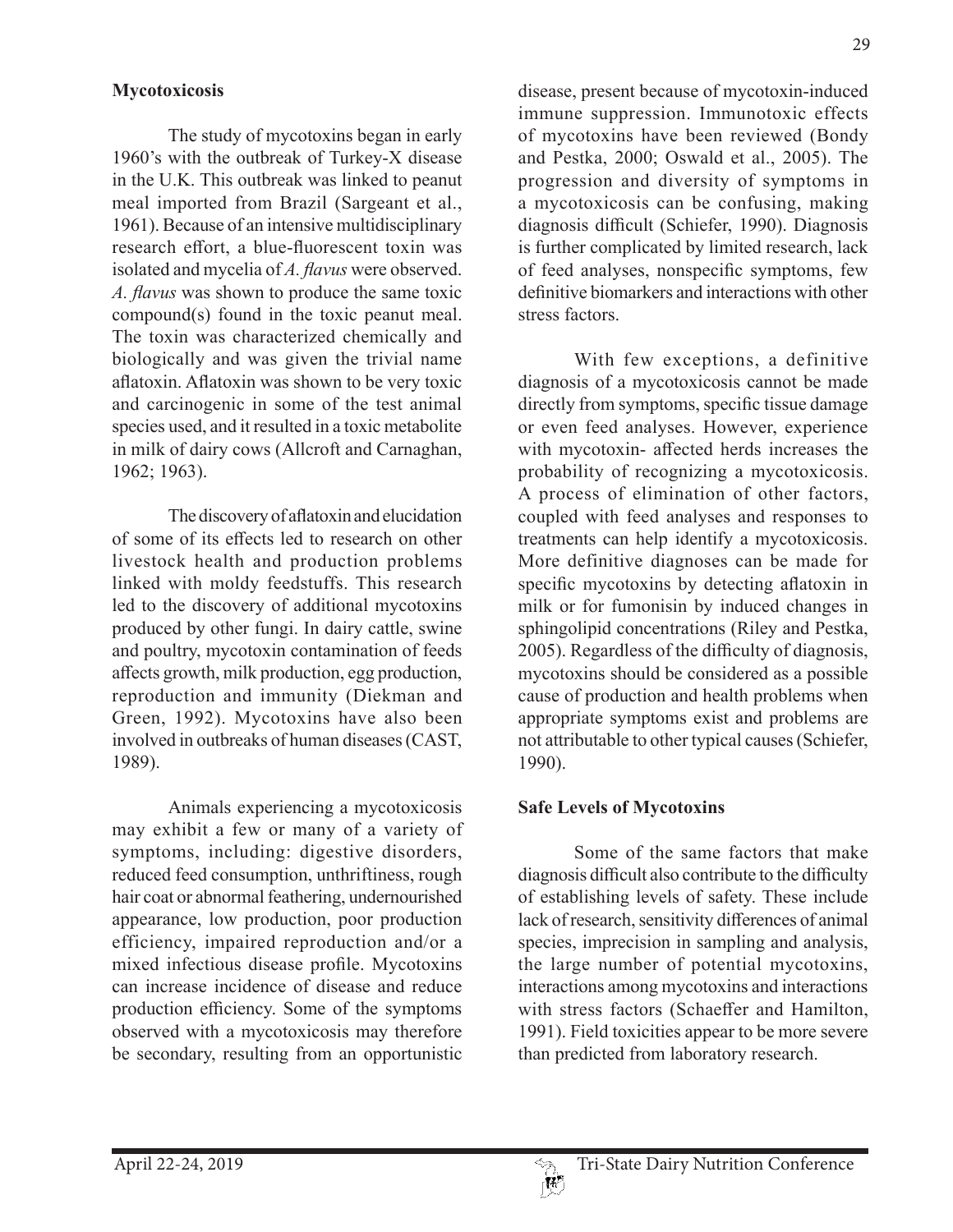Naturally contaminated feeds are more toxic than feeds with the same level of a pure mycotoxin supplemented into the diet. Aflatoxin produced from culture was more toxic to dairy cattle than pure aflatoxin added to diets (Applebaum et al., 1982). In swine, Foster et al. (1986) demonstrated that a diet containing pure added DON was less toxic than diets with similar concentrations of DON supplied from naturally contaminated feeds. Smith and MacDonald (1991) have suggested that fusaric acid, produced by many species of *Fusarium*, occurs along with DON to produce more severe symptoms. Lillehoj and Ceigler (1975) gave an example where penicillic acid and citrinin were innocuous in laboratory animals when administered alone but were 100% lethal when given in combination. These studies strongly suggest the presence of other unidentified mycotoxins in naturally contaminated feeds and that mycotoxin interactions are extremely important. It is well documented that several mycotoxins may be found in the same feed (Hagler et al., 1984). Abbas et al. (1989) demonstrated *Fusarium* species isolated from Minnesota corn produced multiple mycotoxins. Because animals are fed a blend of feedstuffs and because molds produce an array of mycotoxins, many mycotoxin interactions are possible. Speijers and Speijers (2004) discussed the combined toxicity of mycotoxins; and therefore, suggest daily tolerable intake limits for groups of mycotoxins.

Mycotoxin interactions with other factors also make it difficult to determine safe levels of individual mycotoxins. Animals under environmental or production stress may show the more pronounced symptoms. For example, there is a clear temperature interaction with fescue (ergot) toxicity, such that more pronounced symptoms are expressed during heat stress (Bacon, 1995). Jones et al. (1982) demonstrated that productivity losses in commercial broiler operations occurred when aflatoxin concentrations were below concern levels determined by controlled research in laboratory situations. The researchers hypothesized that general production stress had a significant contribution to the animal's susceptibility to the low concentrations of the toxins. The known dietary factors that interact with mycotoxins include nutrients such as fat, protein, fiber, vitamins and minerals (Brucato et al., 1986; Galvano et al., 2001). Thus, many factors and interactions make it difficult to relate field observations to those from controlled research. Mycotoxin effects vary by species and are also moderated by factors such as sex, age, duration of exposure and stresses of the environment and production.

Overall health and immune status also affect the animal's capability to cope with a specific concentration of a toxin or a combination of toxins. This is primarily due to the many mycotoxins with immunosuppressive properties and their interaction with animal health (Schiefer, 1990). Diagnosis therefore is quite difficult since disease outbreaks may be secondary, resulting from an opportunistic disease, due to a mycotoxin-induced immune suppression. Immunotoxic effects of mycotoxins are reviewed (Oswald et al., 2005; Bondy and Pestka, 2008).

## **Mycotoxins in Forages**

One of the primary differences in exposure between ruminants and monogastrics is related to the role of forages as a source of mycotoxin exposure. Mycotoxins found in forages result in exposure of herbivores to a broad array of multiple mycotoxins. Many different mycotoxins have been found to occur in forages either in the field or in storage as hay or silage (Lacey, 1991). Some mycotoxicoses in cattle resulting from contaminated forages (Lacey,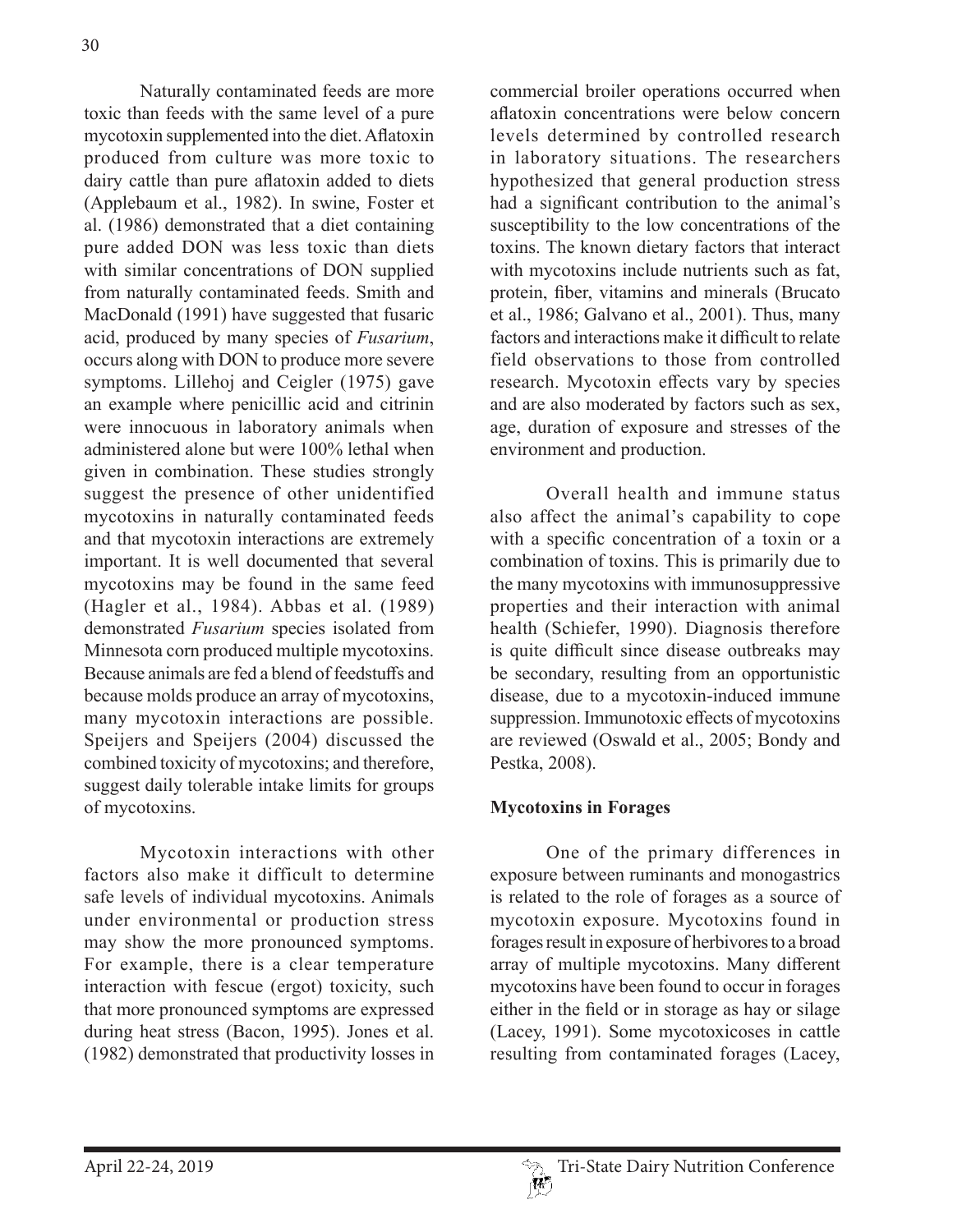1991; Gotlieb, 1997; Scudamore and Livesay, 1998) and byproduct feeds (Lillehoj et al., 1991) have been reviewed. Mold grows in hay stored too wet or with damp spots. The limiting factors for mold growth in silage are pH and oxygen. Silages stored too dry or insufficiently packed and covered can allow air infiltration, resulting in growth of yeast, depletion of silage acids, an increase in pH, and thus, conditions conducive for mold growth and deterioration of the silage. The occurrence, prevention and remediation of mycotoxin producing fungi in silage has been recently reviewed by Wambacq et al. (2016).

The most important pasture-induced toxicosis in the U.S. is tall-fescue toxicosis caused by endophytic alkaloids (Bacon, 1995). Other forage toxicoses of fungal origin include ergotism, perennial ryegrass staggers, slobbers syndrome, a hemorrhagic disease associated with dicoumarol produced in fungal-infected sweet clover and sweet vernal grass and syndromes of unthriftiness and impaired reproduction associated with Fusarium (Cheeke, 1995).

In Pennsylvania, Mansfield and Kuldau (2007) found multiple mycotoxigenic molds, including Aspergillus, Fusarium, Penicillium and Alternaria, in corn silage samples at harvest and after ensiling, suggesting the possible presence of multiple mycotoxins. El-Shanwany et al. (2005) isolated 43 fungal species belonging to 17 genera from 40 silage samples collected in Egypt. The most prevalent genera were Aspergillus and Penicillium followed by Fusarium and Gibberella. Mycotoxins were found in 206 of 233 grass or corn silage samples collected in Germany during 1997- 1998 (Schneweis et al., 2000). Penicillium was the dominant genus followed by Mucoraceae, Monascus and Aspergillus. Penicillium is a major silage mold and may be a greater silage problem because it grows at a lower pH than do other molds.

Mansfield et al., (2008) investigated the presence of four Penicillium-produced mycotoxins (roquefortine C, MPA, patulin and cyclopiazonic acid) in fresh and ensiled corn silage in Pennsylvania. The four mycotoxins were often found to co-contaminate freshly harvested corn and were generally found in greater frequencies and concentrations after ensiling. Auerbach et al. (1998) found P. roquefortii in 89% of visibly moldy forage samples and 85% of samples without visible mold. Surveys of grass and corn silages in Europe have found an occurrence of P. roquefortii in as many as 40% of samples (Auerbach, 2003). Penicillium-produced mycotoxins in silages, such as roquefortine C, MPA and PR toxins, have been associated with herd health problems (Auerbach et al., 1998; Seglar et al., 1999; Sumarah et al., 2005). Data from Boysen et al. (2000), Seglar et al. (1999) and Sumarah et al. (2005) point to the possibility that PR toxin is a silage mycotoxin of potential concern. Seglar et al. (1999) suggested that PR toxin is a good marker for silages associated with dairy herds with health problems.

# **Mycotoxin Testing**

The accurate determination of mycotoxin concentrations in grain and feeds depends on accuracy from sampling to analytical techniques. A statistically valid sample must be drawn from the lot, which is not simple because mycotoxins are distributed unevenly in grains and other feedstuffs. Most of the error in a single analysis is due to sampling — as much as 90% of the error is associated with the taking of the initial sample (Whittaker, 2003). Once collected, samples should be handled to prevent further mold growth. Wet samples may be frozen or dried before shipment, and transit time should be minimized.

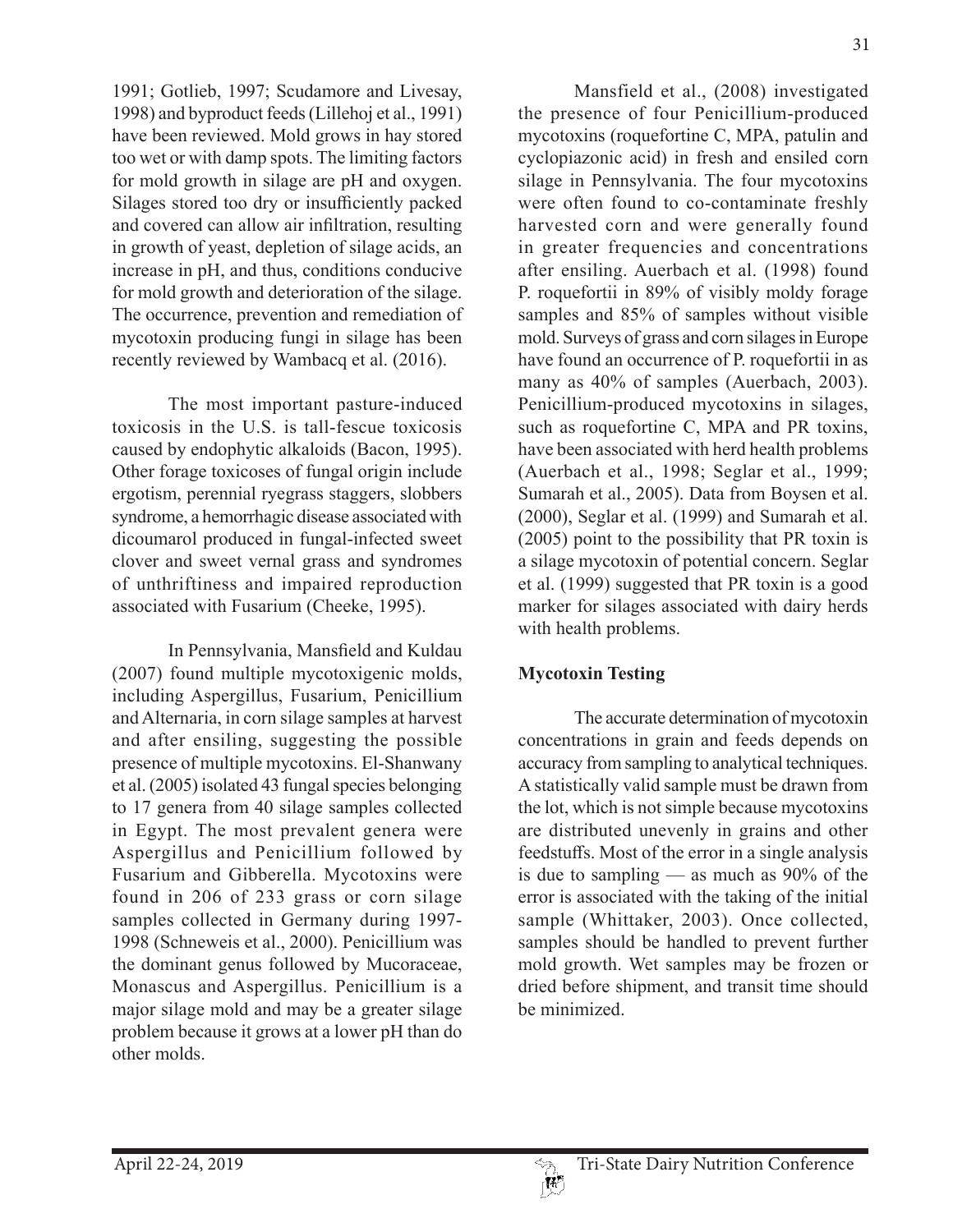The second-largest source of error is inaccurate grinding and subsampling of the original sample. Finally, the subsample is extracted, the extract purified using one of several techniques, and then the toxin is measured. Toxin determination may be by thin-layer chromatography plates, highperformance liquid chromatography, gas-liquid chromatography, enzyme-linked immunosorbent assays, spectrophotometer or by other techniques. New technologies are progressing rapidly.

Mold spore counts may not be very useful and are only a gross indication of the potential for toxicity, but mold identification can be useful to suggest which mycotoxins may be present. Blacklighting for bright-greenishyellow flourescence (**BGYF**) is often used as a screening technique for aflatoxin in corn, but it is very inaccurate. Newer and better methods should be used.

Generally, laboratories provide analysis for only a limited number of mycotoxins, perhaps including aflatoxin, OTA, DON, ZEA, fumonisin and T-2 toxin. Laboratory analysis may be directed toward detection of high levels of mycotoxins associated with acute toxicity and serious animal disease rather than low levels associated with chronic effects, such as production losses, impaired immunity and significant economic losses. Therefore, minimum detection limits set by a laboratory may inhibit the diagnosis of a chronic mycotoxicosis.

Analytical techniques for mycotoxins are improving, costs are decreasing and several commercial laboratories are available that provide screens for an array of mycotoxins. The Federal Grain Inspection Service (USDA-GIPSA) provides a list on the internet of approved mycotoxin tests for grains and provides excellent background materials for

the feed industry (at www.usda.gov/gipsa/pubs/ mycobook.pdf). Laboratory methods can be found in "Official Methods of Analysis of AOAC International". Krska et al. (2008) provided an update on mycotoxin analysis focusing on recent developments including multi-mycotoxin methods and quick tests. Maragos and Busman (2010) reviewed the rapid and advanced tools for mycotoxin analysis.

Because analytical methods can be either qualitative or quantitative, done by inexpensive kits or by sophisticated analytical instruments and can be quick or fairly time consuming, it may be difficult to determine and select the right method for the right need (Scudamore, 2005).

## **Conclusions**

More information is needed about why mycotoxins occur, when to expect them, how to prevent their occurrence and how to deal with their presence. More data are needed about animal toxicity and about interactions with other mycotoxins, nutrients and stress factors, such as disease organisms or environmental stress and about the role of mycotoxins in immunosuppression. Improved screening techniques are needed for monitoring mycotoxin occurrence, including the detection of multiple toxins, diagnosing toxicities and prevention and treatment (CAST, 2003).

### **References**

Abbas, H.K., C.J. Mirocha, T.Kommedahl, R.F. Vesonder and P. Golinski. 1989. Production of trichothecenes and non-trichothecene mycotoxins by Fusarium species isolated from maize in Minnesota. Mycopathologia 108:55-58.

Allcroft, R. and R.B.A. Carnaghan. 1962. Groundnut toxicity: Aspergillus flavus toxin (aflatoxin) in animal products. Vet. Rec. 74:863- 864.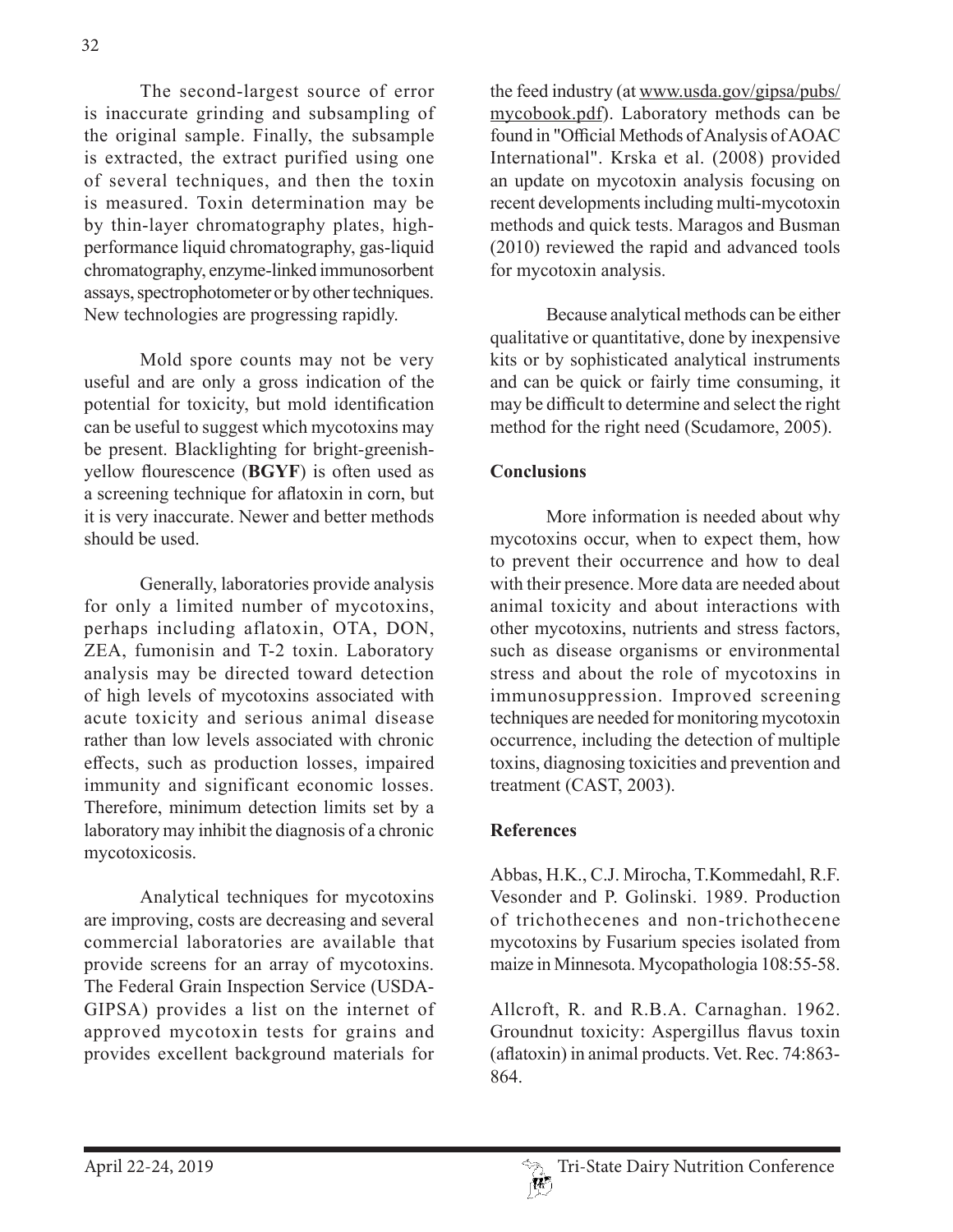Allcroft, R., and R.B.A. Carnaghan. 1963. Groundnut toxicity: An examination for toxin in human products from animals fed toxic groundnut meal. Vet. Rec. 75:259-263.

Applebaum, R.S., R.E. Brackett, D.W. Wiseman, and E.L. Marth. 1982. Responses of dairy cows to dietary aflatoxin: Feed intake and yield, toxin content, and quality of milk of cows treated with pure and impure aflatoxin. J. Dairy Sci. 65:1503-1508.

Auerbach, H. 2003. Mold growth and mycotoxin contamination of silages: Sources, types and solutions. pp. 247-265. In: T. P. Lyons and K. A. Jacques (Eds.) "Nutritional Biotechnology in the Feed and Food Industries." Nottingham University Press, Nottingham.

Auerbach, H., E. Oldenburg, and F. Weissbach. 1998. Incidence of *Penicillium roqueforti* and roquefortine C in silages. J. Sci. Fd. Agric. 76:565-572.

Bacon, C.W. 1995. Toxic endophyte-infected tall fescue and range grasses: Historic perspectives. J. Anim. Sci. 73:861-864.

Bondy, G.S., and J.J. Pestka. 2000. Immunomodulation by fungal toxins. J. Toxicol. Environ. Health, Part B 3:109-143.

Boysen, M. E., K-G. Jacobsson, and J. Schnurer. 2000. Molecular identification of species from the *Penicillium* group associated with spoiled animal feed. Appl. Environ. Microb. 66:1523- 1526.

Brucato, M., S.F. Sundlof, J.U. Bell, and G.T. Edds. 1986. Aflatoxin B1 toxicosis in dairy calves pretreated with selenium-vitamine E. Am. J. Vet. Res. 47:179-183.

CAST, Council for Agricultural Science and Technology. 1989. "Mycotoxins: Economic and Health Risks."Task Force Report No. 116. Ames, Iowa.

CAST, Council for Agricultural Science and Technology. 2003. "Mycotoxins: Risks in Plant Animal and Human Systems." Task Force Report No. 139. Ames, IA.

Cheeke, P.R. 1995. Endogenous toxins and mycotoxins in forage grasses and their effects on livestock. J. Anim. Sci. 73:909-918.

Coulombe, R.A., Jr. 1993. Biological action of mycotoxins. J. Dairy Sci. 76:880-891.

Diekman, D.A., and M.L. Green. 1992. Mycotoxins and reproduction in domestic livestock. J. Anim. Sci. 70:1615-1627.

Dohlman, E. 2003. Mycotoxin hazards and regulations: Impacts on food and animal feed crop trade. pp. 97-108. In: J. Buzby (Ed.) ― International Trade and Food Safety: Economic Theory and Case Studies. USDA, Econ. Res. Serv. AER-828.

Dowd, P. 2004. Validation of a mycotoxin predicting computer program for U.S. midwest grown maize in commercial fields. Proc. Aflatoxin & Fungal Genomics Workshop. Mycopathologia 157:463 (Abstr.)

El-Shanawany, A.A., M.E. Mostafa, and A. Barakat. 2005. Fungal populations and mycotoxins in silage in Assiut and Sohag governorates in Egypt, with special reference to characterstic Aspergillus toxins. Mycopathologia 159:281-289.

Foster, B.C., H.L. Trenholm, D.W. Friend, B.K. Thompson, and K.E. Hartin. 1986. Evaluation of different sources of deoxynivalenol (vomitoxin) fed to swine. Can. J. Anim. Sci. 66:1149-1154.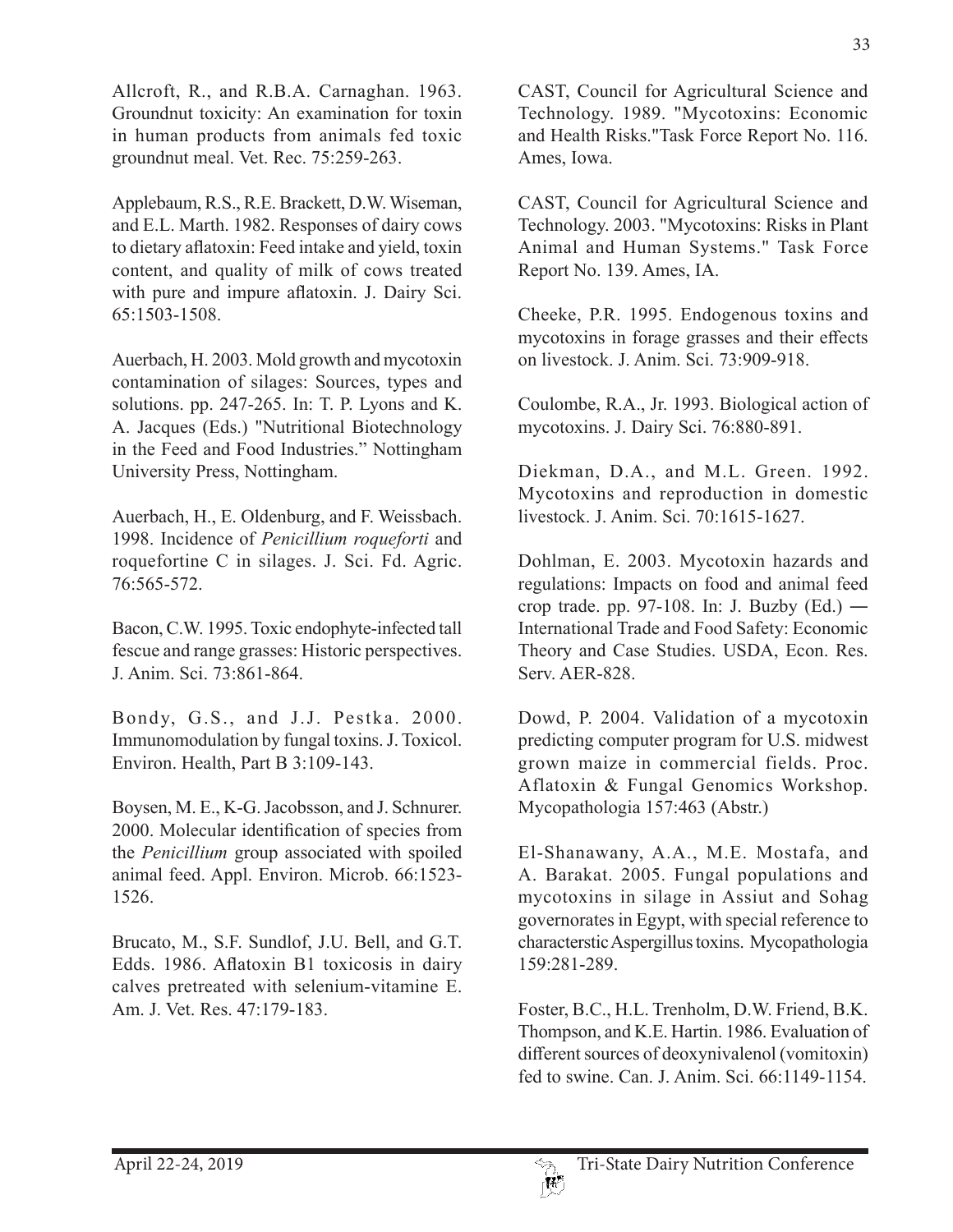Galvano, F., A. Piva, A. Ritieni, and G. Galvano. 2001. Dietary strategies to counteract the effects of mycotoxins: A review. J. Food Prot. 64:120–131.

Gotlieb, A. 1997. Causes of mycotoxins in silages. pp. 213-221. In: "Silage: Field to Feedbunk." NRAES-99, Northeast Regional Agricultural Engineering Service, Ithaca, NY.

Hagler, Jr., W.M., K. Tyczkowska, and P.B. Hamilton. 1984. Simultaneous occurrence of deoxynivalenol, zearalenone and aflatoxin in 1982 scabby wheat from the midwestern United States. Appl. Environ. Microbiol. 47:151-154.

Jones, F.T., W.M. Hagler, and P.B. Hamilton. 1982. Association of low levels of aflatoxin in feed with productivity losses in commercial broiler operations. Poultry Sci. 61:861-868.

Krska, R, P. Schubert-Ullrich, A. Molinelli, M. Sulyok, S. Macdonald, C. Crews. 2008. Mycotoxin analysis: An update. Food Addit. Contam. 25:152–163.

Lacey, J. 1991. Natural occurrence of mycotoxins in growing and conserved forage crops. pp. 363- 397. *In*: J.E. Smith and R.E. Henderson (eds.), "Mycotoxins and Animal Foods." CRC Press, Boca Raton, FL.

Lillehoj, E.B., and A. Ciegler. 1975. Mycotoxin synergism. Pp. 344-358. *In*: D. Schlessinger (Ed.) "Microbiology." American Society of Microbiology, Washington, DC.

Lillehoj, E.B., T.E. Cleveland, and D. Bhatnagar. 1991. Mycotoxins in feedstuffs: Production in novel substrates. pp. 399-413. *In*: J. E. Smith and R. E. Henderson (eds.), "Mycotoxins and Animal Foods." CRC Press, Boca Raton, FL.

Mansfield, M.A., E.D. de Wolf, and G.A. Kuldau. 2005. Relationships between weather conditions, agronomic practices, and fermentation characteristics with deoxynivalenol content in fresh and ensiled maize. Plant Diseases 89:1151- 1158.

Mansfield, M.A., A.D. Jones, and G.A. Kuldau. 2008. Contamination of fresh and ensiled maize by multiple *Penicillium* mycotoxins. Phytopathology 98:330-336.

Mansfield, M.A., and G.A. Kuldau. 2007. Microbiological and molecular determination of mycobiota in fresh and ensiled maize silage. Mycologia 99:269-278.

Maragos, C.M., and M. Busman. 2010. Rapid and advanced tools for mycotoxin analysis: A review. Food Additives & Contaminants: Part A, 27:688-700.

Nelson, P.E., A.E. Desjardins, and R.D. Plattner. 1993. Fumonisins, mycotoxins produced by Fusarium species: Biology, chemistry and significance. Ann. Rev. Phytopathol. 31:233- 252.

Oswald, I.P., D.E. Marin, S. Bouhet, P. Pinton, I. Taranu, and F. Accensi. 2005. Immunotoxicological risk of mycotoxins for domestic animals. Food Addit. Contam. 22:354- 360.

Prandini, A., S. Silogo, L. Filippi, P. Battilani, and G. Piva. 2009. Review of predictive models for Fusarium head blight and related mycotoxin contamination in wheat. Food Chem. Toxicol. 47:927-931.

Riley, R.T.E., and Pestka, J.J. 2005. Mycotoxins: Metabolism, mechanisms and biochemical markers. pp. 279-294. In: D.E. Diaz, (Ed.) ―The Mycotoxin Blue Book. Nottingham University Press.